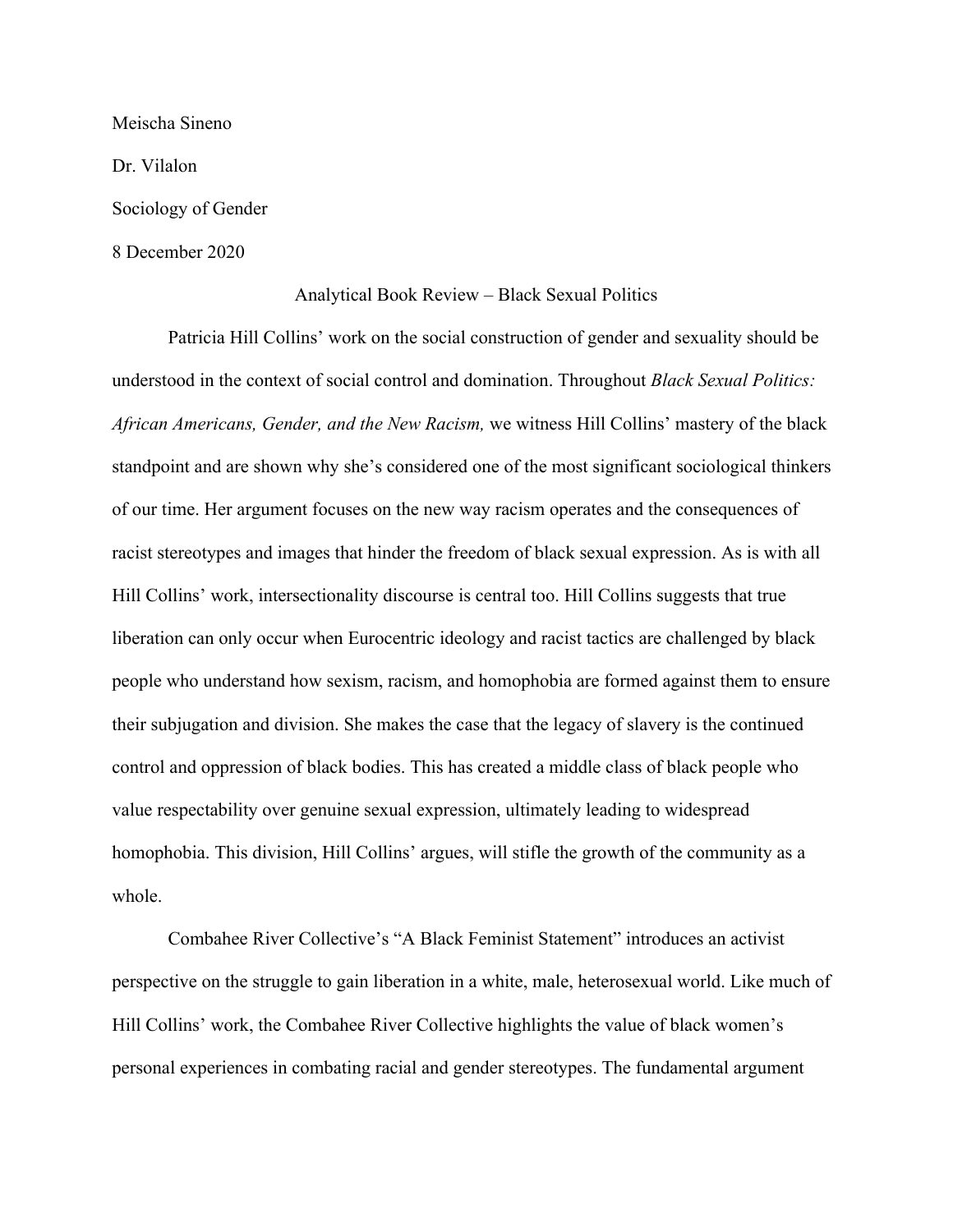made in *Black Sexual Politics* is that sexual, physical, and emotional violence has become a normalized occurrence in the history of both male and female African Americans as a means of control and dominance. The Combahee River Collective mentions white gender expectations of being "ladylike" to make black women more objectionable and vulnerable to violence from white men in particular. Secondly, the Combahee River Collective talks about the "craziness" felt by black feminists before they became educated about the dangers of white patriarchal rule. This is another fundamental parallel in *Black Sexual Politics.* Hill Collins' suggests that the black community is complicit in their acceptance of white ideology when they adhere to white ideas of respectability. She believes that adherence to respectability politics dismisses black history's uniqueness and expression and only deepens the black community's division.

We certainly cannot discuss Hill Collins' work without providing a commentary about the problems with the inevitability of whiteness and acceptance of white knowledge as the dominant ideology in society. Ironically, I will use one of her other works to do this. The excerpt from *Black Feminist Thought* in our textbook discusses the usefulness of black women's knowledge in empowering an entire marginalized community. *Black Sexual Politics* also calls for social transformation of economic, political, and social systems if we hope to advance the black collective expression. Specifically, Hill Collins argues that white-dominated media disseminate their desired ideology and spread offensive and exaggerated racial and gender stereotypes like Jezebel, Mammy, Uncle Tom, and the welfare queen . These stereotypes cause a lack of black role models for youth and contribute to the widespread invalidation of the black sexual and gender experience. Without stories told by black people for black people, there is less accuracy in the narrative about black reality. This is where **epistemology** comes in. The excerpt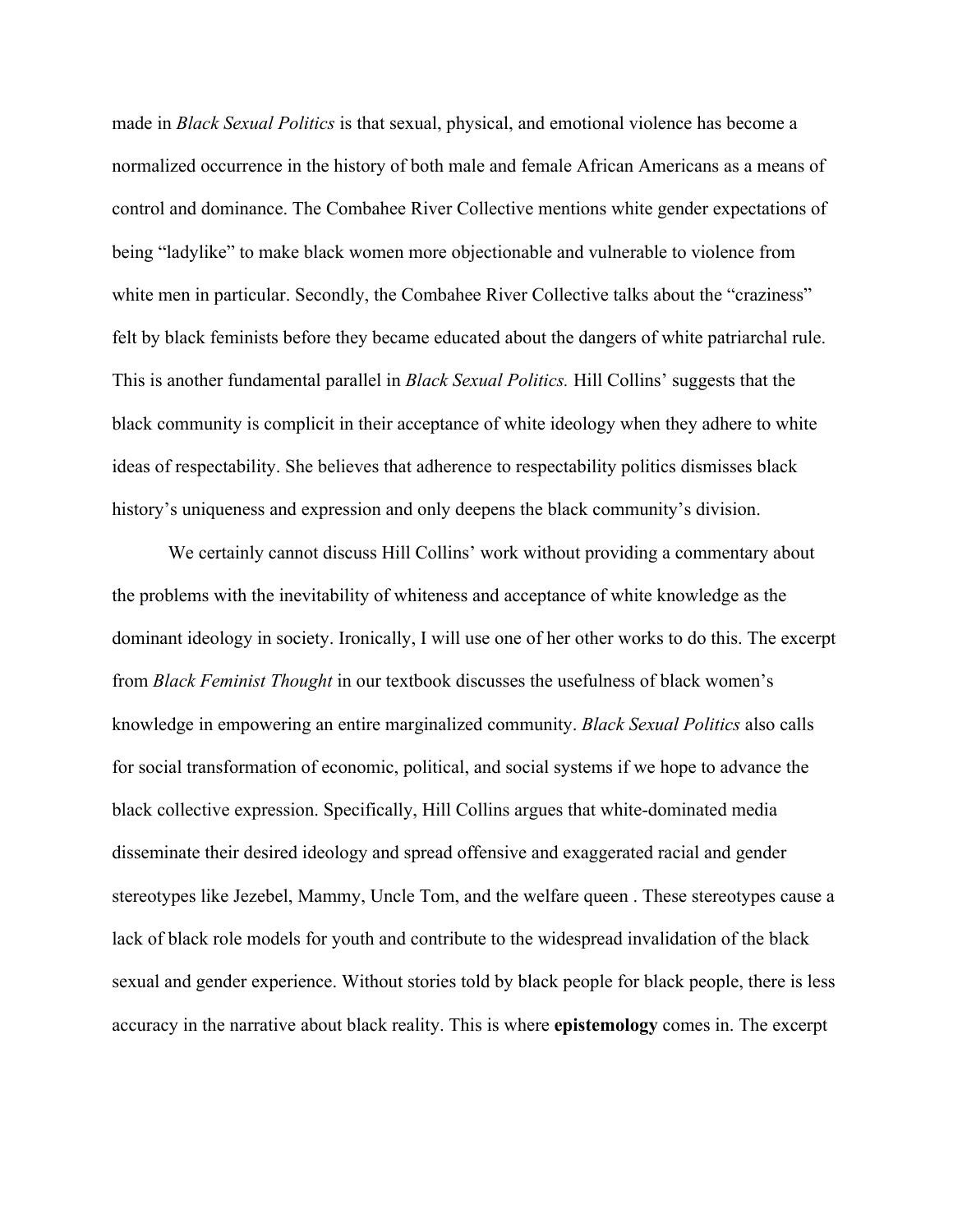from *Black Feminist Thought* explains the necessity of black women academics and the everyday black women who are mothers, teachers, employees, and sexual beings.

Audre Lorde's piece " Uses of the Erotic: The Erotic as Power" chiefly discusses women's unrecognized eroticism and need for suppression in western society. Traditional gender ideology requires that women should be suspicious of this sexuality and keep a distance from spaces where free sexual expression is welcome. Lorde argues that a woman's real power is harnessed in this erotic and they are perceived as dangerous when they exercise this part of themselves. Hill Collins' lengthy commentary of LGBTQ people's experiences can also be used here along with women. Hill Collins asserts that one of the greatest hindrances to the black community's advancement in black sexual politics is their silencing of LGBTQ people. This has dire consequences too. Not only are black LGBTQ people forced to lead closeted double lives, some often must suffer from HIV/AIDS out of shame and fear. Both writers would likely argue that their people's silence and shunning play directly into the desires of white, heterosexual men who hope to divide and confine black women and LGBTQ people economically and politically. Lorde states that the eros is both spiritual and political. In Lorde's view, the two cannot be disentangled. Hill Collins builds on this with her analysis that becoming in tune with authentic sexuality begins with freedom in so many ways.

In *Black Sexual Politics,* Hill Collins discusses the little representation in media of "real" black people. She writes that black actors and actresses are often rewarded for portraying images that have come to be what white people have stereotyped them as. As mentioned in the previous paragraph, this lends to a lack of black role moles in media. It also contributes to the further development of aggressive, hostile racial types like the ugly bitch who acts like a man, the bad mother, or the more respectable middle-class woman who adheres to the traditional ladylike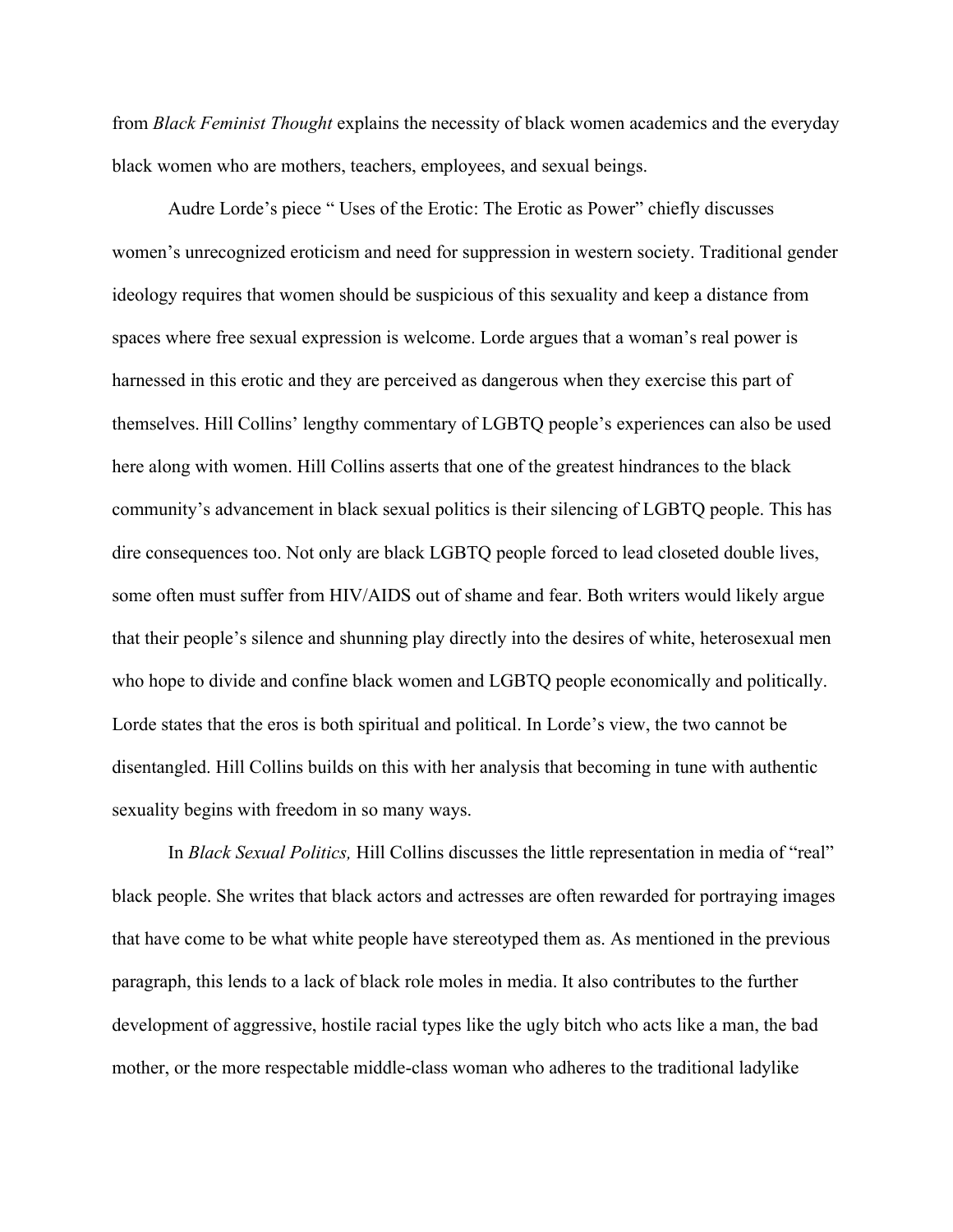gender roles praised by white people. Enter Ariane Cruz's "(Mis)playing Blackness: Rendering Black Female Sexuality in Misadventures of Awkward Black Girl" about Issa Rae and the power of awkwardness. Cruz explains that Rae challenges our traditional understanding of black female sexuality by humanizing her character with relatable awkwardness. It is the contradictory presentation of respectability, sensuality, and outsiderness that deracializes Rae in a way that Hill Collins would likely admire. Providing a story about a black girl's free sexual expression, gender fluidity in presentation with humor works to humanize. It also challenges the traditional depictions of black womanhood. This has to be what Hill Collins was advocating for when she explained the utility in divergence from white ideology. Work like this undoubtedly brings in groundbreaking representation that can unite black boys and girls who see their sexual or gender experiences in Rae. This is what Hill Collins argues is a fundamental step in uniting the black community's authentic eros.

Lastly, to finish our discussion on spirituality, knowledge, and violence, I bring in Aurora Levin Morales' "Radical Pleasure: Sex and the End of Victimhood" to highlight the parallels of violence slavery and Morales' experiences. Like Hill Collins' telling of the systematic breakdown of slaves spiritually and sexually, Morales talks of her sexual abuse as a calculated manipulation designed to rip away her sense of integrity with torture. We know that white people during Chattle Slavery broke down the bodies of both misbehaving black men and women. Slaves learned through humiliation, like Morales, that their body and sexuality were not theirs to claim. Both sexualities were seen as untrustworthy. In Morales' piece, she reclaims sex in a way that Hill Collins' advocates for. Both authors express the powerfulness of open vulnerability and intimacy. It humanizes people. The remnants of slavery and the degradation of black people can be found everywhere in our society, but both authors advocate for the dismissal of the victim